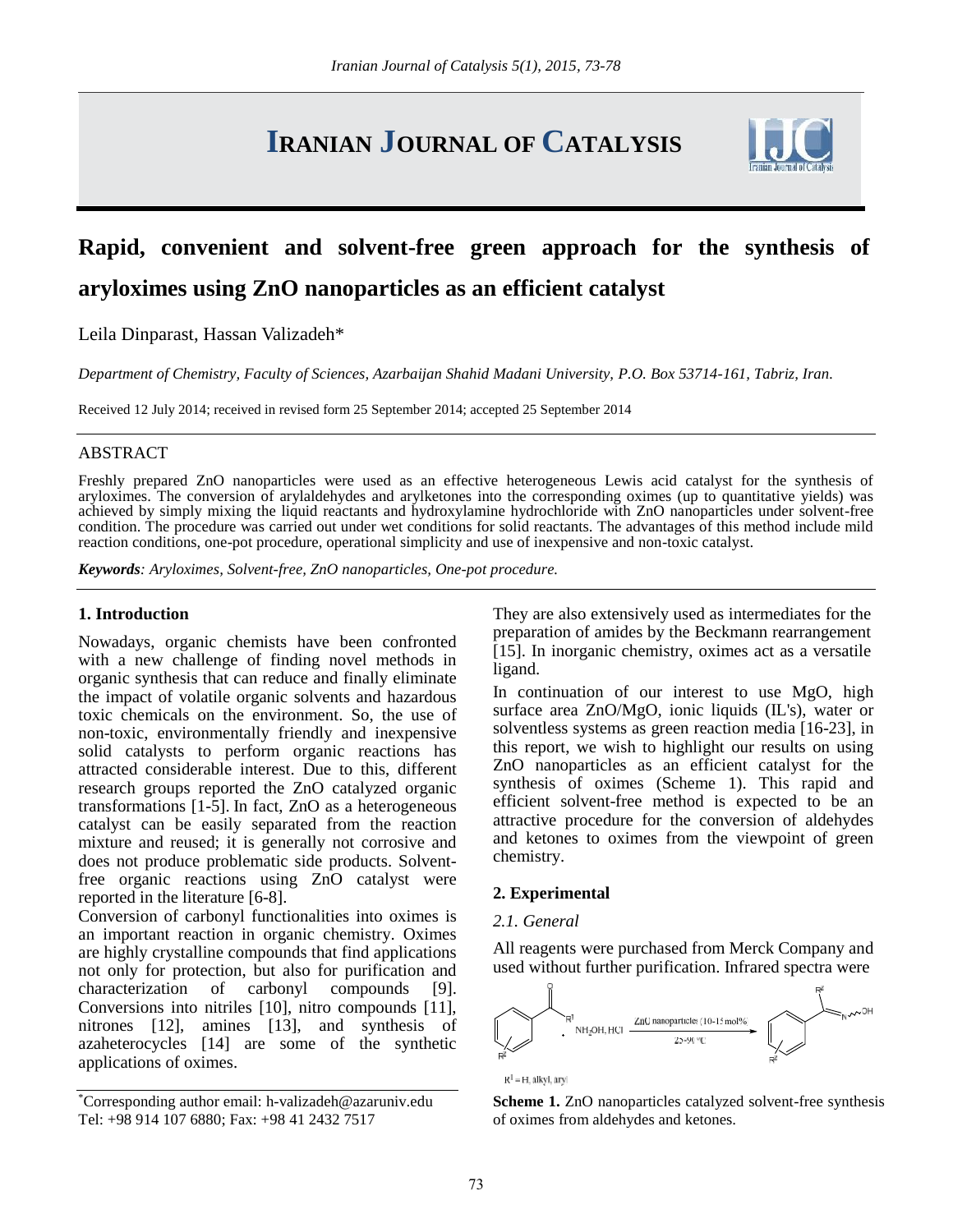recorded using KBr pellets on a Perkin Elmer FT-IR spectrometer. NMR spectra were recorded on a Bruker Avance AC-400 instrument using TMS as internal standard ( ${}^{1}$ H at 400 MHz and  ${}^{13}$ C at 100 MHz). X-ray diffraction (XRD) was performed by using a Brucker AXF (D8 Advance) X-ray power diffractometer with a Cu K radiation source ( $=0.154056$  nm) generated at 40 kV and 35 mA. Scanning electron microscopy (SEM) (VEGA/TESCAN) was used for morphology study of ZnO nanoparticles. Mass spectra, using electron ionization (EI)-mass spectrometry (MS), were recorded on a Shimadzu GCMS-QP-2000A mass spectrometer. Elemental analyses were conducted using the Perkin-Elmer 240C elemental analyzer and their results were found to be in good agreement with the calculated values.

# *2.2. Synthesis of aldoximes and ketoximes using ZnO nanoparticles, General procedure*

Arylaldehydes or ketones (1 mmol) and hydroxyl amine hydrochloride (1 mmol) and ZnO nanoparticles (10 mol%) were mixed thoroughly and stirred at temperature as shown in Table 1. The completion of reaction was monitored by TLC using (EtOAc: petroleum ether 1:4) as mobile phase and the products were purified via recrystallization from EtOAc: petroleum ether.

## *Selected spectral data*

## *2-Hydroxybenzaldehyde oxime (2a):*

White solid. IR (KBr):  $\bar{v} = 3118.61$  (OH), 1605.63 (C=N) cm<sup>-1</sup>. <sup>1</sup>HNMR (400 MHz, TFAA): = 8.57 (s,  $\overline{)}$ 1H, OH), 7.69-7.73 (t, 1H), 7.60-7.62 (d, 1H, *J* = 8 Hz), 7.18-7.24 (m, 2H) ppm. <sup>13</sup>CNMR (100 MHz, CDCl<sub>3</sub>): = 157.71, 152.75, 132.02, 131.74, 121.13, 120.18, 117.58 ppm. MS: m/z= 137.10 (M<sup>+</sup> , 100). Anal. Calcd for C<sub>7</sub>H<sub>7</sub>NO<sub>2</sub>: C, 61.31; H, 5.14; N, 10.21; O, 23.33%. Found: C, 61.33; H, 5.12; N, 10.09; O, 23.35%.

## *4-Chlorobenzaldehyde oxime (2b):*

Pale yellow solid. <sup>1</sup>HNMR (400 MHz, CDCl<sub>3</sub>): = 8.13 (s, 1 H), 8.11 (s, 1 H), 7.50-7.55 (m, 2 H), 7.30-7.40  $(m, 3 H)$  ppm. <sup>13</sup>CNMR (100 MHz, CDCl<sub>3</sub>): = 149.5, 129.2, 128.4 ppm. MS:  $m/z = 155.05$  (M<sup>+</sup>, 100). Anal. Calcd for  $C_7\widetilde{H}_6$ ClNO: C, 54.04; H, 3.89; Cl, 22.79; N, 9.00; O, 10.28%. Found: C, 54.14; H, 3.86; Cl, 22.58; N, 9.02; O, 10.27%.

# *4-Nitrobenzaldehyde oxime (2c):*

Pale orange solid. <sup>1</sup>HNMR (400 MHz, CDCl<sub>3</sub>):  $=$ 12.27 (s, 1H, OH), 8.29-8.32 (m, 2H), 8.21-8.24 (m, 2H), 7.67 (s, 1H) ppm. <sup>13</sup>CNMR (100 MHz, CDCl<sub>3</sub>):  $= 147.02, 143.06, 136.23, 131.35, 123.60$  ppm. MS:  $m/z = 155.05$  (M<sup>+</sup>, 100). Anal. Calcd for C<sub>7</sub>H<sub>6</sub>N<sub>2</sub>O<sub>3</sub>: C, 50.61; H, 3.64; N, 16.86; O, 28.89%. Found: C, 50.60; H, 3.65; N, 16.80; O, 28.91%.

#### *4-(Trifluoromethyl)benzaldehyde oxime (2d):*

White solid. IR (KBr):  $\bar{v} = 3289.99$  (OH), 1618.36 (C=N) cm<sup>-1</sup>. <sup>1</sup>HNMR (400 MHz, CHCl<sub>3</sub>): = 8.17 (s, 1H, OH), 7.63-7.70 (m, 5H) ppm. <sup>13</sup>CNMR (100 MHz, CDCl<sub>3</sub>): = 149.24, 127.37, 125.95, 125.90, 125.85, 125.80 ppm. MS: m/z = 189.00 (M<sup>+</sup> , 100). Anal. Calcd for  $C_8H_6F_3NO$ : C, 50.80; H, 3.20; F, 30.13; N, 7.41; O, 8.46%. Found: C, 50.85; H, 3.20; F, 30.13; N, 7.47; O, 8.40%.

#### *4-Methoxybenzaldehyde oxime (2e):*

White solid. IR (KBr):  $\bar{v} = 3448.11$  (OH), 1600.90  $(C=N)$  cm<sup>-1</sup>. <sup>1</sup>HNMR (400 MHz, CDCl<sub>3</sub>): = 8.11 (s, 1H, OH), 7.50-7.53 (d, *J* = 8.7 Hz, 2H), 6.89-6.92 (d,  $J = 8.7$  Hz, 2H), 3.84 (s, 3H, OCH<sub>3</sub>) ppm. <sup>13</sup>CNMR  $(100 \text{ MHz}, \text{CDCl}_3): = 150.07, 133.13, 128.63, 124.72,$ 114.36, 55.47 ppm. MS:  $m/z = 151.15$  (M<sup>+</sup>, 100). Anal. Calcd for  $C_8H_9NO_2$ : C, 63.56; H, 6.00; N, 9.27; O, 21.17%. Found: C, 63.50; H, 6.06; N, 9.28; O, 21.07%.

# *2,5-Dimethoxybenzaldehyde oxime (2f):*

White solid. IR (KBr):  $\bar{v} = 3041.25$  (OH), 1653.35 (C=N) cm<sup>-1</sup>. <sup>1</sup>HNMR (400 MHz, CDCl<sub>3</sub>): = 8.48 (s, 1H), 8.26 (broad s, 1H, OH), 7.26 (s, 1H), 6.86-6.93 (m, 2H), 3.83 (s, 3H, OCH3), 3.82 (s, 3H, OCH3) ppm.  $^{13}$ CNMR (100 MHz, CDCl<sub>3</sub>): = 151.15, 135.65, 133.98, 128.16, 124.67, 121.54, 114.44, 59.18, 57.35 ppm. MS:  $m/z = 181.22$  (M<sup>+</sup>, 100). Anal. Calcd for C9H11NO3: C, 59.66; H, 6.12; N, 7.73; O, 26.49%. Found: C, 59.65; H, 6.10; N, 7.78; O, 26.48%.

## *Benzaldehyde oxime (2g):*

Pale yellow solid. <sup>1</sup>HNMR (400 MHz, CDCl<sub>3</sub>): = 8.75 (s, 1 H, OH), 8.17 (s, 1H), 7.56-7.59 (m, 2H), 7.31- 7.40 (m, 3H) ppm.  $^{13}$ CNMR (100 MHz, CDCl<sub>3</sub>): = 150.5, 130.2, 128.9, 127.2 ppm. MS: m/z = 121.12  $(M^+$ , 100). Anal. Calcd for  $C_7\overline{H}_7$ NO: C, 69.41; H, 5.82; N, 11.56; O, 13.21%. Found: C, 69.38; H, 5.83; N, 11.58; O, 13.19%.

## *3-Nitrobenzaldehyde oxime (2i):*

<sup>1</sup>HNMR (400 MHz, CDCl<sub>3</sub>): = 8.45 (s, 1H, OH), 8.21-8.24 (m, 2H), 7.89-7.92 (m, 1H), 7.56-7.60 (m, 1H) ppm.  $^{13}$ CNMR (100 MHz, CDCl<sub>3</sub>): = 149.11, 147.96, 133.80, 132.10, 128.13, 123.72, 121.00 ppm. MS:  $m/z = 166.10$  (M<sup>+</sup>, 100). Anal. Calcd for  $C_7H_6N_2O_3$ : C, 50.61; H, 3.64; N, 16.86; O, 28.89%. Found: C, 50.65; H, 3.59; N, 16.85; O, 28.89%.

## *1-(Biphenyl-4-yl)ethanone oxime (2l):*

White solid. IR (KBr):  $\bar{v} = 3075.03$  (OH), 1672.67 (C=N) cm<sup>-1</sup>. <sup>1</sup>H NMR (400MHz, CHCl<sub>3</sub>): = 8.28 (s, 1H, OH), 7.71-7.73 (d, 2H, *J* = 8), 7.60-7.65 (m, 4H), 7.43-7.47 (t, 2H), 7.35-7.38 (t, 1H), 2.33 (s, 3H, CH3) ppm. <sup>13</sup>CNMR (100 MHz, CDCl<sub>3</sub>): = 156.04, 142.18, 140.38, 135.12, 126.89, 127.68, 127.23, 127.09, 126.57, 12.31 ppm. MS:  $m/z = 211.12$  (M<sup>+</sup>, 100). Anal. Calcd for C14H13NO: C, 79.59; H, 6.20; N, 6.63; O, 7.57%. Found: C, 79.55; H, 6.23; N, 6.65; O, 7.56%.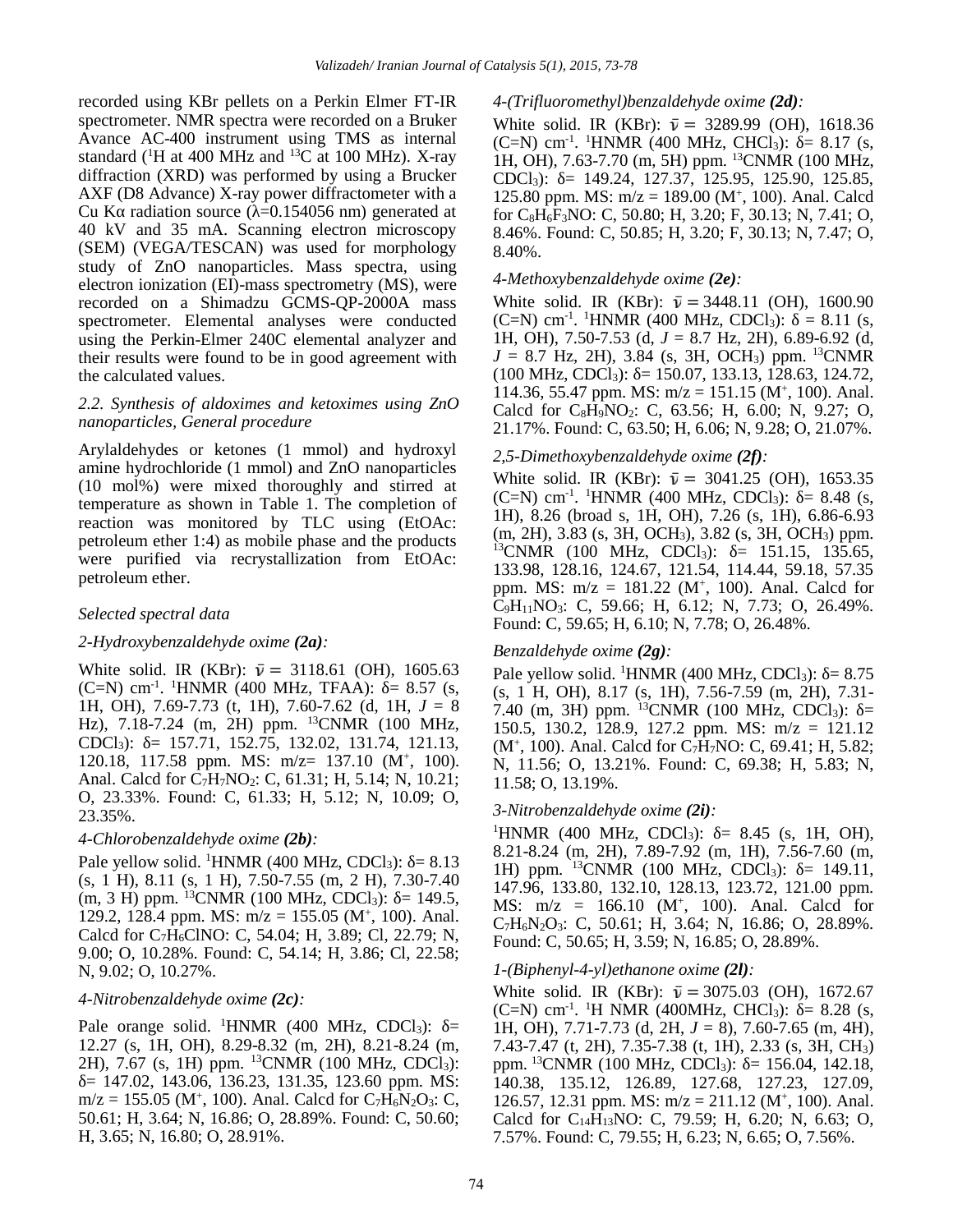## **3. Results and Discussion**

ZnO nanoparticles were prepared according to the literature [24]. Fig. 1 shows the SEM image of the ZnO nanoparticles. The XRD pattern of the ZnO nanoparticles is shown in Fig. 2. All the peaks of the XRD pattern are identified precisely to those of the ZnO wurtzite structure (Joint Committee on Powder Diffraction Standards (JCPDS) card number 36-1451). Diffraction peaks related to impurities were not observed in the XRD pattern, confirming the high purity of the product synthesized. The average crystalline size (D) of the nano-sized ZnO particles was estimated to be about 31.4 nm according to the Debye-Scherrer formula [25]. In the present solventfree method, the effectiveness of ZnO nanoparticles in oxime synthesis under mild conditions is demonstrated using a broad spectrum of aldehydes and ketones with hydroxylamine hydrochloride in the absence of a base or any other additives. To search for the best reaction condition for oximation, a set of reactions has been carried out using different molar ratios of 4-trifluoro methylbenzaldehyde and hydroxylamine hydrochloride as substrates under various reaction conditions at different ratios of catalyst, ZnO nanoparticles (10-50 mol% with respect to substrate) and also in the absence of catalyst at different temperatures (Table 1). The results clearly show that the ZnO nanoparticles under solvent-free conditions are the most effective. It was found that the best yield of the product was obtained using 1/1 molar ratios of 4-trifluoromethyl benzaldehyde and hydroxylamine hydrochloride in the presence of ZnO nanoparticles (10 mol%) at room temperature (entry 7, Table 1). For comparison, the oximation reaction of 4-trifluoro methylbenzaldehyde and benzophenone were also examined in the presence of  $ZnCl<sub>2</sub>$  as a catalyst, and the related oximes were isolated in very lower yields.

The scope of this methodology was further extended by reaction of various aromatic aldehydes, containing electron-withdrawing or donating groups. Aromatic aldehydes were converted to the corresponding oximes in almost quantitative yields in the presence of ZnO nanoparticles (10 mol%) within very short reaction times, 5-15 min (entries 1-9, Table 2). As expected the rate of reaction was high for the aldehydes possessing electron-withdrawing groups compared with the aldehydes bearing electron-donating groups. Excellent yields were obtained with aromatic aldehydes bearing an electron-withdrawing group at the para position (entries 2-4, Table 2) and high yields were afforded with ortho-and meta-substituted aromatic aldehydes (entry 9, Table 2). Aromatic aldehydes bearing electron-donating groups afforded high yields of the desired products but in longer reaction times (entries 1, 5, 6, 8, Table 2). For ketones (less reactive than aldehydes), however, reactions were comparatively difficult and took a little longer time (25-120 min) at high temperatures in the presence of 15 mol% ZnO nanoparticles (entries 10-16, Table 2).



**Fig. 1.** The SEM image of the ZnO nanoparticles.



**Fig. 2.** The XRD pattern of the ZnO nanoparticles.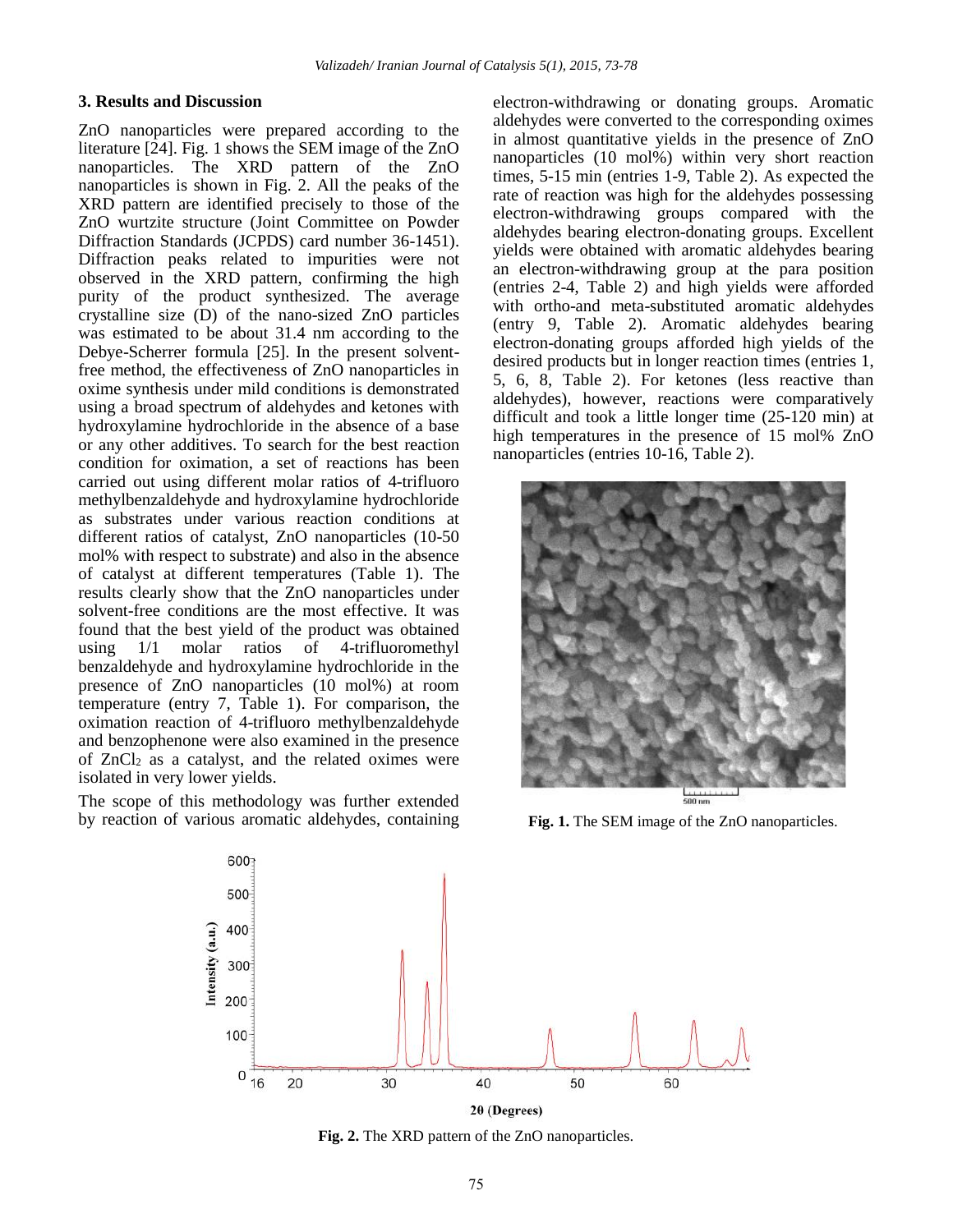| $F_3C$<br>1d   | Ĥ<br>$+$       | $NH2OH$ , HCI<br>3 | ZnO nanoparticles<br>$F_3C$<br>2d | $\ll_{\sf N}^{\mathcal{N}^\mathrm{off}}$ |                |
|----------------|----------------|--------------------|-----------------------------------|------------------------------------------|----------------|
| Entry          | $1d$ (mmol)    | $3 \text{ (mmol)}$ | Catalyst (%)                      | Temperature (°C)                         | Yield $(\%)^a$ |
| 1              | $\overline{2}$ | T                  | 10                                | 25                                       | 85             |
| $\overline{2}$ | $\overline{2}$ | $\mathbf{I}$       | 25                                | 25                                       | 85             |
| 3              | $\overline{2}$ |                    | 50                                | 25                                       | 85             |
| 4              |                | $\overline{2}$     | 10                                | 25                                       | 80             |
| 5              |                | $\overline{2}$     | 50                                | 25                                       | 80             |
| 6              | 1.5            |                    | 10                                | 25                                       | 80             |
| $\overline{7}$ |                |                    | 10                                | 25                                       | 96             |
| 8              |                |                    | 10                                | 90                                       | 96             |
| 9              |                |                    | 50                                | 25                                       | 96             |
| 10             |                |                    | 50                                | 90                                       | 96             |

**Table 1.** Optimization of reaction conditions for the synthesis of oxime **2d**.

<sup>a</sup>Isolated yield.

**Table 2.** Facile synthesis of aryloximes catalyzed by the ZnO nanoparticles.

| Entry          | Product        | $\mathbf{R}^1$            | $\mathbb{R}^2$  | Temperature     | Time<br>Yield  |          | m.p. $\binom{°C}{}$ |                          | Ref.   |
|----------------|----------------|---------------------------|-----------------|-----------------|----------------|----------|---------------------|--------------------------|--------|
|                | number         |                           |                 | $({}^{\circ}C)$ | (min)          | $(\%)^a$ | Found               | Reported                 |        |
| $\mathbf{1}$   | 2a             | $\boldsymbol{\mathrm{H}}$ | $2-OH$          | 25              | 10             | 90       | 118-120             | 110-116                  | $[28]$ |
| 2              | 2 <sub>b</sub> | $\boldsymbol{\mathrm{H}}$ | $4-C1$          | 25              | 6              | 95       | 105-106             | 105                      | [6]    |
| 3              | 2c             | H                         | $4-NO2$         | 25              | 5              | 95       | 130-133             | 129-131                  | $[27]$ |
| $\overline{4}$ | 2d             | H                         | $4-CF_3$        | 25              | 5              | 96       | 203-206             | 206-208                  | $[27]$ |
| 5              | 2e             | $\boldsymbol{\mathrm{H}}$ | 4-OMe           | 25              | 8              | 90       | 117-120             | 128                      | [6]    |
| 6              | 2f             | $H_{\rm}$                 | $2,5-$<br>diOMe | 25              | 15             | 85       | 95-98               |                          |        |
| $\overline{7}$ | 2g             | H                         | H               | 25              | $\overline{7}$ | 90       | 30-32               | 30-32                    | $[27]$ |
| 8              | 2h             | H                         | $3-Me$          | 25              | 10             | 86       | 50-52               | 51-53                    | $[29]$ |
| 9              | 2i             | H                         | $3-NO2$         | 25              | 6              | 82       | 120-122             | 124-125                  | $[27]$ |
| 10             | 2j             | Me                        | H               | 25              | 25             | 87       | 56-58               | 56                       | [6]    |
| 11             | 2k             | Me                        | 4-Me            | 90              | 30             | 85       | 86-87               | 86                       | [6]    |
| 12             | 2l             | Me                        | $4-Ph$          | 25              | 60             | 70       | 188-190             | $\overline{\phantom{a}}$ |        |
| 13             | 2m             | Ph                        | H               | 90              | 120            | 60       | 140-142             | 140                      | [6]    |
| 14             | 2n             | Me                        | $4-C1$          | 90              | 70             | 75       | liquid              | liquid                   | $[30]$ |
| 15             | 2 <sub>0</sub> | Cyclohexyl                | H               | 90              | 70             | 71       | 98-100              |                          |        |
| 16             | 2p             | $3,4-$<br>diaminophenyl   | H               | 90              | 90             | 60       | 100-101             |                          |        |

<sup>a</sup>Isolated yield after recrystallization.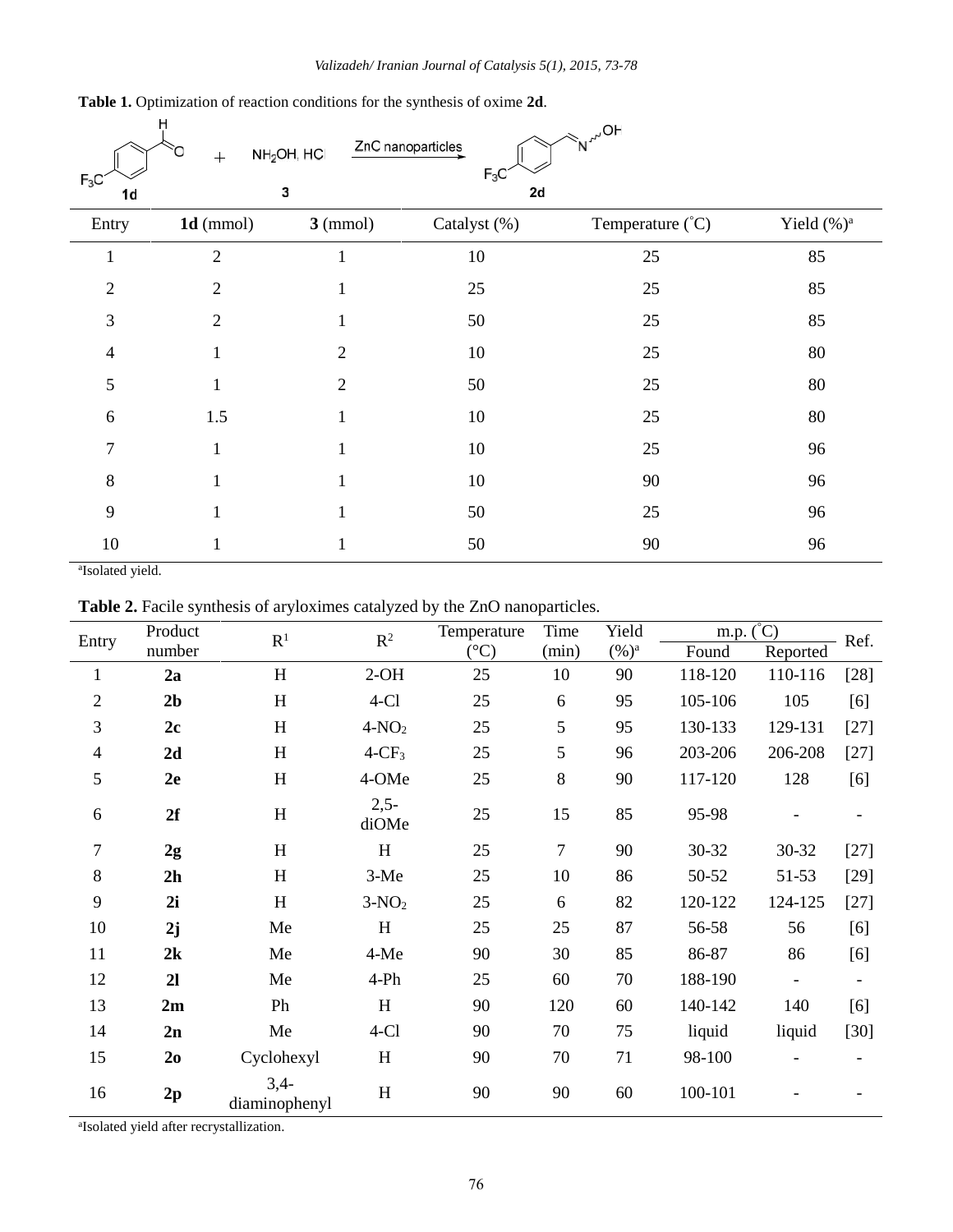Ketones with phenyl group are less reactive, but it was interesting to note that the less reactive benzophenone and 3,4-Diaminobenzophenone also, reacted with hydroxyl amine hydrochloride in 2 and 1.5 hours respectively at 90**°**C to give the corresponding oximes **2m** and **2p** in 60% yield (entries 13, 16, Table 2). 4-Chloroacetophenone and cyclohexylphenylketone afforded to related oximes **2n** and **2o** in 75% and 71% respectively at 90°C in the presence of 15 mol% of ZnO nanoparticles by wetting of the reaction mixture with ethanol (entries 14-15, Table 2).

4-Phenylacetophenone was reacted with hydroxyl amine hydrochloride and converted to related oxime **2l** in 70% at room temperature (entry 12, Table 2). The unreacted materials were recovered from the reaction mixture. No observable difference in reactivity exerted by different substituents at phenyl groups in ketone or aldehyde and entities such as chloro, nitro and hydroxyl were found to be inert to the reaction condition. The reaction of cyclohexanecarboxaldehyde with hydroxylamine hydrochloride afforded to the related oxime, which can be converted to the much useful caprolactame via the Beckman rearrangement. The products were identified by their  $\mathrm{HNMR}$ , <sup>13</sup>CNMR, MS, IR spectral data and Elemental analysis. IR spectra supported this observation as no peak was observed around 1700 cm<sup>-1</sup> characteristic of the  $-C=O$ group. However, appearance of peaks around 3200 $3450$  and  $1600-1680$  cm<sup>-1</sup> are indicative of -OH and  $>C=N$  groups, respectively. In <sup>1</sup>H NMR spectra, the -OH signal of oximes appeared within  $= 8.0 - 10.00$ ppm as a broad singlet (characteristic signal).

As it can be seen from Table 2, good to high yields of the related oximes were prepared from the reaction of carbonyl compounds with hydroxylamine hydro chloride. Over the years, many reagents and catalysts have been developed for the synthesis of oximes such as NaOH [26, 28], Cu-SiO<sup>2</sup> [27], Bi2O<sup>3</sup> [4]. Nano ZnO is a low cost, easily available, non-toxic, safe and stable material which has been used as an efficient catalyst in this work. For comparison, the reaction times and yields of some products of the present method and other reported methods were gathered in Table 3. These data clearly indicate that nano ZnO is superior in comparison with other catalysts.

Additionally, the recyclability of catalyst, which was readily recovered by extraction of the reaction mixture with ethyl acetate (12 ml×4), was investigated.

4-Chlorobenzaldehyde oxime and 4-methoxybenzalde hyde oxime with four times recycled catalyst were synthesized in comparable yields to the fresh catalyst (Table 4). It was observed that recovered catalyst could be satisfactorily used for the fifth run, whereas, sixth run of the recovered catalyst leads to poor yields and longer reaction times.

|                | Time (min) |          |                          | Yield $(\%)$ |          |        |
|----------------|------------|----------|--------------------------|--------------|----------|--------|
| Product number | Found      | Reported | Ref.                     | Found        | Reported | Ref.   |
| 2a             | 10         | -        | $\overline{\phantom{a}}$ | 90           | 71       | $[28]$ |
| 2c             | 5          | 120      | $[27]$                   | 95           | 93       | $[27]$ |
| 2e             | 8          | 60       | $[26]$                   | 90           | 91-95    | $[26]$ |
| 2g             | 7          | 120      | $[26]$                   | 90           | 87-93    | $[26]$ |
| 2j             | 25         | 60       | $[26]$                   | 87           | 72-75    | $[26]$ |
|                |            |          |                          |              |          |        |

**Table 3.** Comparison of the times and yields of some products of the present method with reported methods.

**Table 4.** Reusing of the ZnO nanoparticles catalyst for the synthesis of **2b** and **2e**.

| Run            | Product 2b Yield $(\%)^a$ | Product 2e Yield (%) <sup>a</sup> |
|----------------|---------------------------|-----------------------------------|
|                | 95                        | 90                                |
| $\overline{2}$ | 93                        | 90                                |
| 3              | 94                        | 89                                |
| $\overline{4}$ | 92                        | 89                                |
| 5              | 90                        | 80                                |
| 6              | 70                        | 60                                |

<sup>a</sup>Isolated yield.